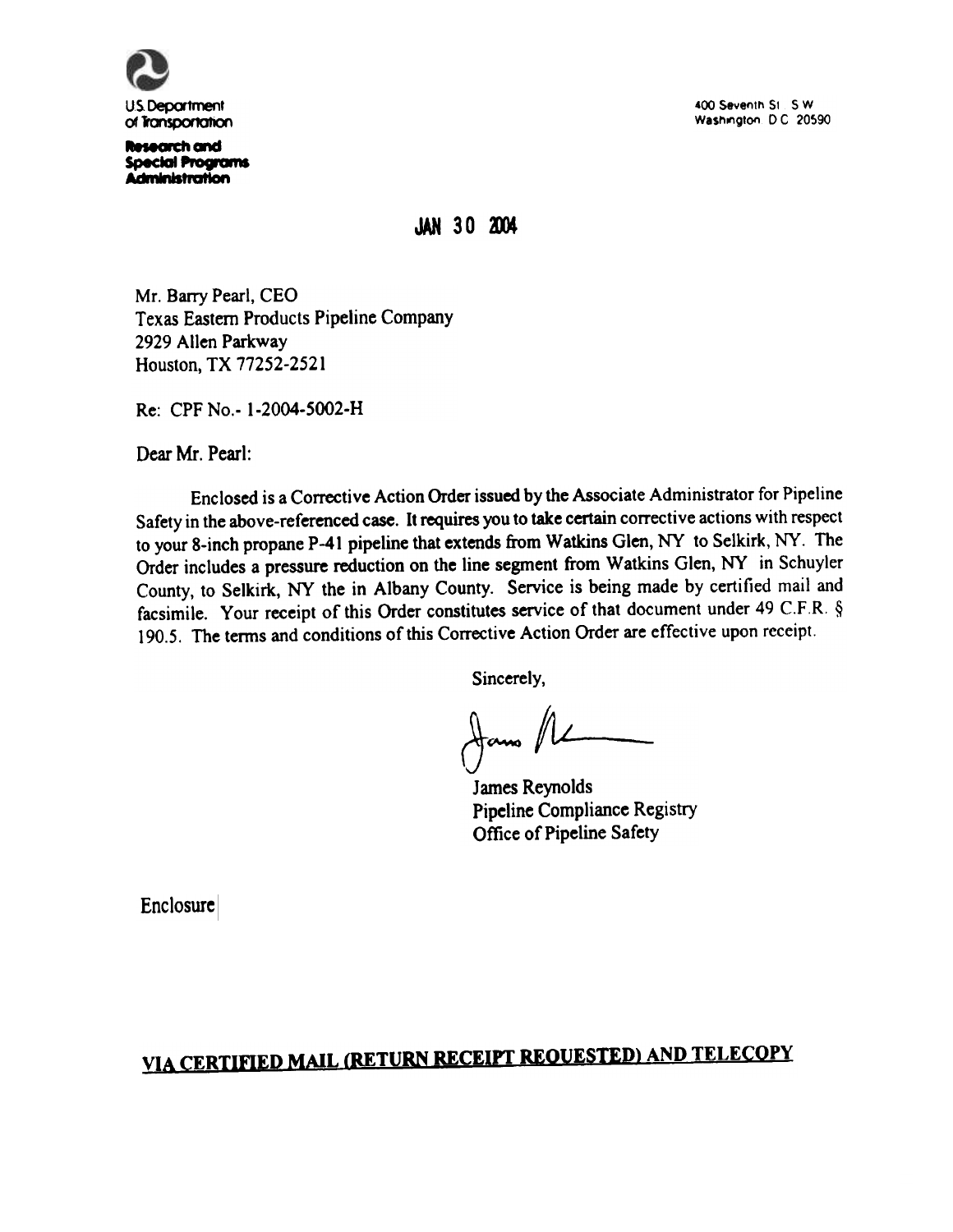#### DEPARTMENT OF TRANSPORTATION RESEARCH AND SPECIAL PROGRAMS ADMINISTRATION OFFICE OF PIPELINE SAFETY WASHINGTON, D.C. 20590

In the Matter of

Texas Eastern Products Pipeline Co.,

Respondent.

CPF No.- 1-2004-5002-8

### CORRECTIVE ACTION ORDER

#### Purpose and Background

This Corrective Action Order is being issued, under authority of 49 U,S.C. § 60112, to require Texas Eastern Products Pipeline Company (Respondent) to take the necessary corrective action to protect the public and property from potential hazards associated with Respondent's P-41 pipeline segment that extends approximately 165 miles from Watkins Glen, NY in Schuyler County, to Selkirk, NY in Albany County.

On, January 25, 2004, Respondent reported a rupture approximately 2.5 miles from Davenport, NY on its 8-inch P-41 pipeline. The cause of the failure is yet undetermined. Pursuant to 49 U.S.C.  $\S$ 60117, the New York Public Service Commission (PSC), acting as OPS's interstate agent, responded to the incident. The Eastern Region, OPS, and the PSC initiated an investigation of this failure.

#### Preliminary Findings

- On January 25, 2004, at approximately 1:11 p.m. EST, Respondent's P-41 pipeline ruptured, resulting in the release of propane gas which ignited in a rural area about 2.5 miles east of Davenport, NY.  $\bullet$   $\vdash$
- The rupture and fire resulted in the evacuation of 6-10 homes within a 1/2-mile radius and the destruction of a double-wide trailer home. Vegetation and trees within a 200-250 foot radius were burned or scorched. .
- No injuries or fatalities occurred.  $\bullet$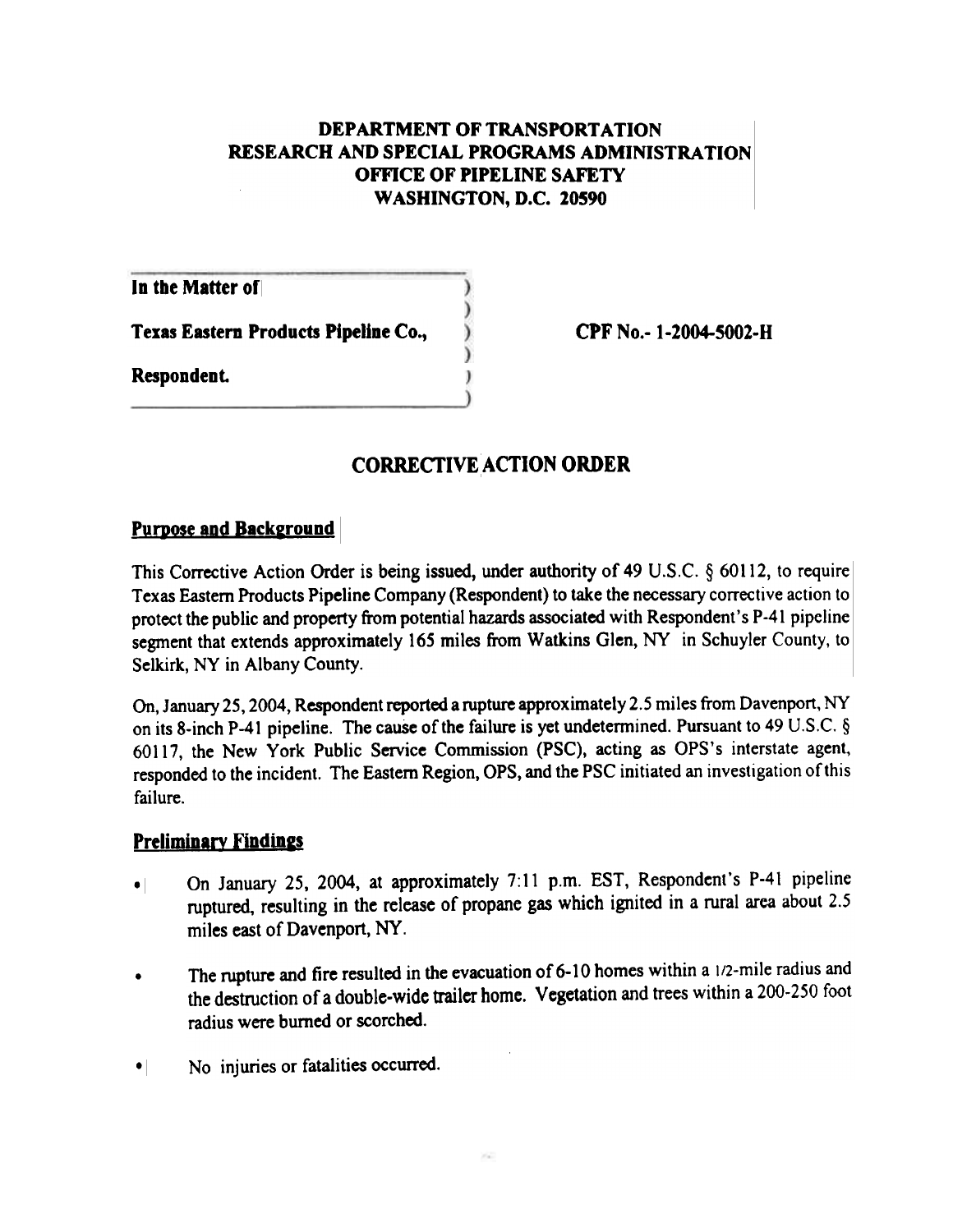- On 1anuary 25,2004, Respondent's personnel at the Watkins Glen Control Center noticed an unaccountable drop in pressure in the pipeline at 7:11 p.m., and a shutdown by remote control was complete at about 7:25 p.m. The shutdown included closing all motor-operated line valves (MOV) across the segment. The MOV closures contained the leak site to 19 miles of pipe. .
- Respondent's personnel further isolated the failure site by closing additional manual valves reducing the leak site to 17 miles of pipe. The nearest upstream valve is 10 miles from the failure site and the nearest downstream valve is 7 miles from the failure site.
- The 17 miles of isolated line segment was filled with approximately 5,000 barrels of liquefied petroleum gas. The Respondent conducted a "controlled flare" that burned for 2-3 days to deplete the propane gas and to prevent a vapor cloud.  $\bullet$
- A 25 to 40 feet section of pipe and associated valve setting have been replaced.  $\bullet$
- Portions of the 17 mile affected pipeline segment are routed near small communities and crosses numerous state and local highways. The affected segment is approximately 3 miles from State Route RT-23 and about 10 miles from Interstate 88.  $\bullet$
- Respondent"s P-41 pipeline segment extends approximately 165 miles from Watkins Glen, NY in Schuyler County, to Selkirk, NY in Albany County.  $\bullet$
- The failure site is at Mile Post 112.63 (MP 112.63). The affected segment lies between the Watkins Glen Terminal Station at MP 0 and the Selkirk Terminal Station at MP 164.76.
- The preliminary investigation indicates that the rupture is on the pipe body and the weldolet connecting a 2-inch blowdown valve to the 8-inch pipe. The failure is contained in about 2-3 feet of pipe. A two-inch manually operated blowdown valve was ejected by the explosion. The cause of the incident has not yet been determined.  $\bullet$
- The 2-3 feet of pipe containing the failure and the 2-inch service valve will be sent, under controlled custody protocol, to Keifner & Associates for a detailed analysis. .
- The affected segment was installed in 1962 and is constructed of 8 5/8-inch x 0.203-inch w.t., Grade X-42, ERW pipe. The pipe manufacturer is Bethlehem Steel. The protective coating is coal tar.
- The last reported leak on this pipeline was March 13, 1990. A leak occurred causing a drifting vapor cloud that ignited near Blenheim. NY. resulting in two fatalities and five injuries. The current failure site is approximately 16 miles west of Blenheim. The cause of the Blenheim failure was attributed to maintenance activities and "hard spots" in the pipe. .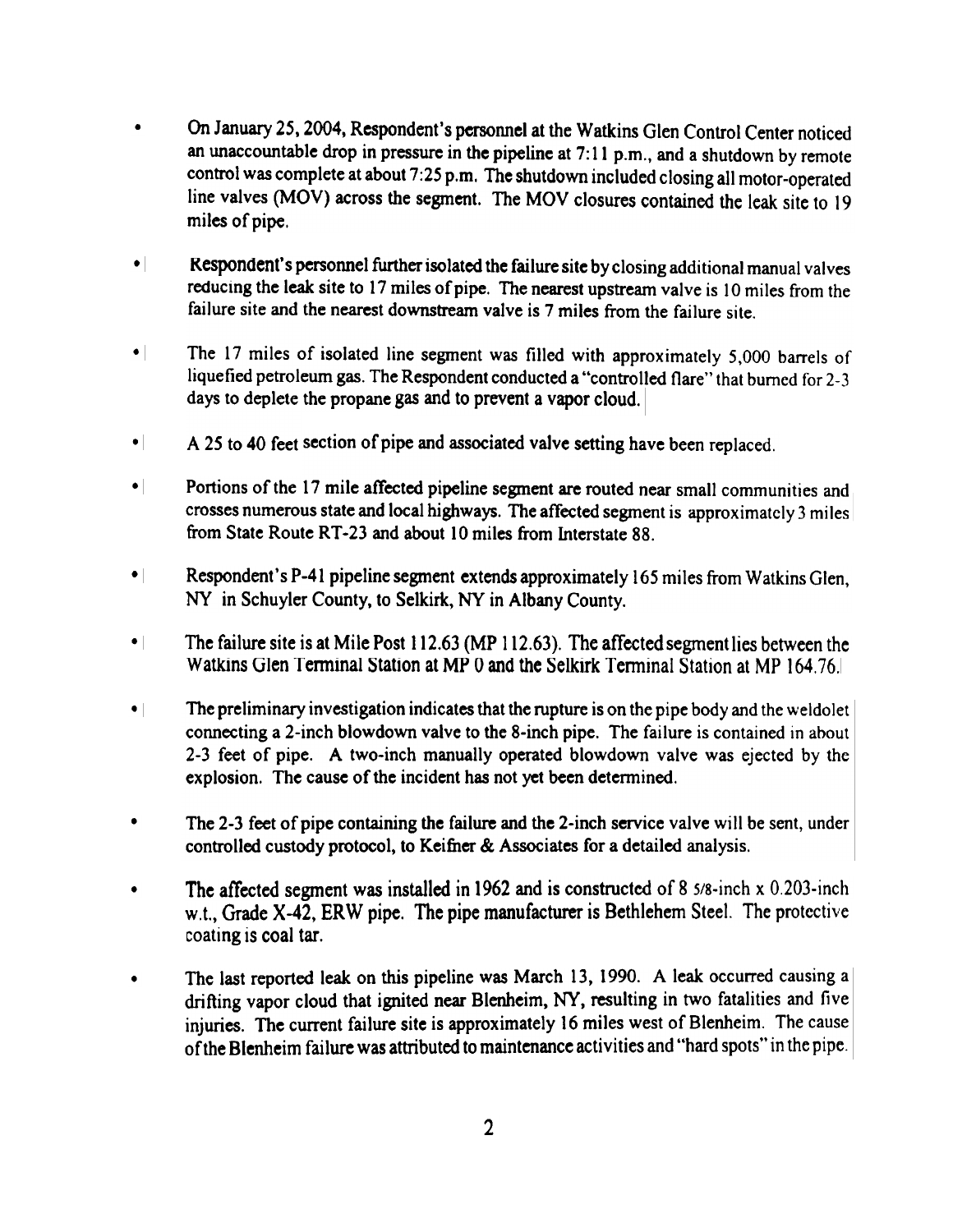- The pipeline was hydrostatically tested in 1990, after completion of repairs for the Blenheim accident. There were two failures during the hydrotest, an ERW seam failure and a midwall lamination failure that was not associated with a longitudinal seam. The final test pressure was sufficient to attain a maximum operating pressure of 1 ,422 psig.  $\bullet$
- Since 1990, Respondent has been operating its P-41 pipeline segment at a self-imposed operating pressure limit of 1065 psig at Watkins Glen discharge. At the time of the rupture, the calculated pressure at the failure site was 588 psig.  $\bullet$
- A standard inspection was conducted by the PSC and the Office of Pipeline Safety, Eastern Region, that included P-41 in 2003.  $\bullet$
- During the fourth quarter of 2003. the Office of Pipeline Safety. Eastern Region, and the PSC conducted a comprehensive two-week Integrity Management (IM) inspection of Respondent's entire pipeline system.  $\bullet$   $\vdash$
- As a part of its 1M plan, Respondent ran caliper and high-resolution MFL tools during the fourth quarter of2003. The ILl tools did not reveal any potential integrity problems within the vicinity where the rupture occurred. There is one 30% metal loss anomaly within one mile of the failure site but the anomaly does not influence the operating pressure of the pipeline.  $\bullet$
- Respondent's pipeline transports propane, which is a highly volatile liquid. Highly volatile liquids fonn a vapor cloud when released into the atmosphere and have vapor pressures exceeding 40 psi at 100°F. The vapor clouds generated by propane have a tendency to stay close to the ground and follow the terrain accumulating in the low areas, such as the ditches along a highway or railroad. The vapor cloud will slowly dissipate over time. .
- Respondent's pipeline system extends for 4, 600 miles and passes through thirteen states from the upper Texas Gulf Coast to the Midwest and Northeast regions of the United States. Respondent is one of the largest carrier pipelines of refined products and liquid petroleum gas in the country and is a predominant supplier of propane in upstate New York. .

## Determination of Necessity for Corrective Action Order and Right to Hearing

Section 60112 of Title 49, United States Code, provides for the issuance of a Corrective Action Order, after reasonable notice and the opportunity for a hearing, requiring corrective action, which may include the suspended or restricted use of a pipeline facility, physical inspection, testing, repair, replacement, or other action as appropriate. The basis for making the determination that a pipeline facility is hazardous, requiring corrective action, is set forth both in the above referenced statute and 49 C.F.R. §190.233, a copy of which is enclosed.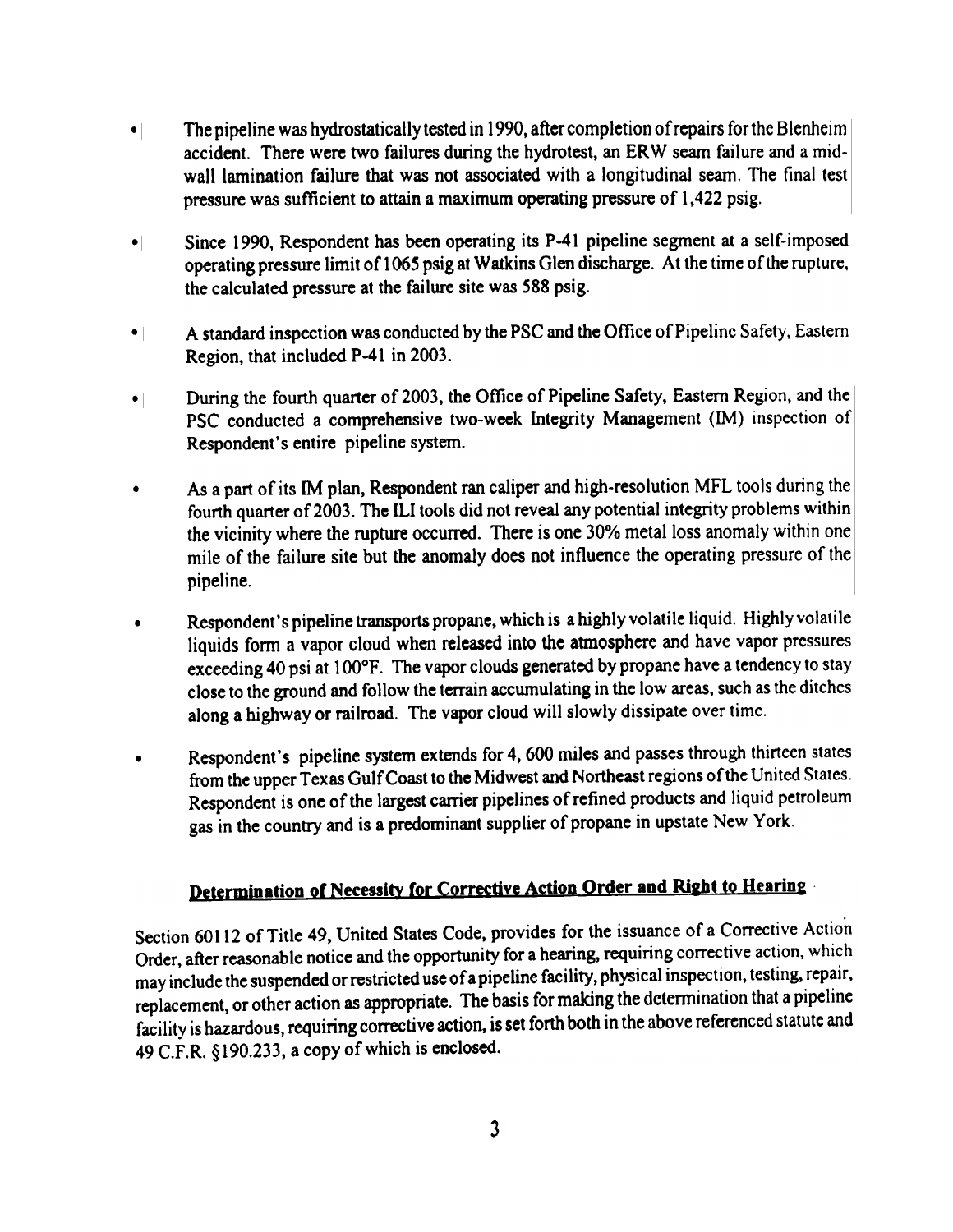Section 60112, and the regulations promulgated thereunder, provides for the issuance of a Corrective Action Order without prior opportunity for notice and hearing upon a finding that failure to issue the Order expeditiously will result in likely serious harm to life, property or the environment. In such cases, an opportunity for a hearing will be provided as soon as practicable after the issuance of the Order.

After evaluating the foregoing preliminary findings of fact, I find that the continued operation of this pipeline without corrective measures would be hazardous to life and property. Additionally, after considering the circumstances surrounding the rupture which cause is yet undetermined, the proximity of the pipeline to populated areas, the line's proximity to public highways, the highly volatile liquids the pipeline transports, the pressure required for transporting the material, and the uncertainties as to the cause of the failure, I find that a failure to issue expeditiously this Order, requiring immediate corrective action, would result in likely serious harm to life and property.

Accordingly, this Corrective Action Order mandating needed immediate corrective action is issued without prior notice and opportunity for a hearing. The terms and conditions of this Order are effective upon receipt.

Within 10 days of receipt of this Order, TEPPCO Pipeline may request a hearing, to be held as soon as practicable. by notifying the Associate Administrator for Pipeline Safety in writing, delivered personally, by mail or by telecopy at (202) 366-4566. The hearing will be held in Washington, D.C. on a date that is mutually convenient to OPS and Respondent.

After receiving and analyzing additional data in the course of this investigation, OPS may identify other longer term measures that need to be taken. TEPPCO will be notified of any additional measures required and amendment of this Order will be considered. To the extent consistent with safety, TEPPCO will be afforded notice and an opportunity for a hearing prior to the imposition of any additional corrective measures.

#### **Required Corrective Action**

Pursuant to 49 U.S.C. § 60112, I hereby order TEPPCO to immediately take the following corrective actions with respect to its P-41 pipeline segment extending from Watkins Glen, NY in Schuyler County, to Selkirk, NY the in Albany County:

1) Maintain a 20 percent (20%) pressure reduction in the operating pressure on the entire P-41 line segment, from Watkins Glen. NY to Selkirk, NY. Specifically, the pressure at the failure site may not exceed 380 psig. This pressure restriction shall remain in place until written approval to increase the pressure or return the pipeline to full service is obtained from the Director, Eastern Region, OPS.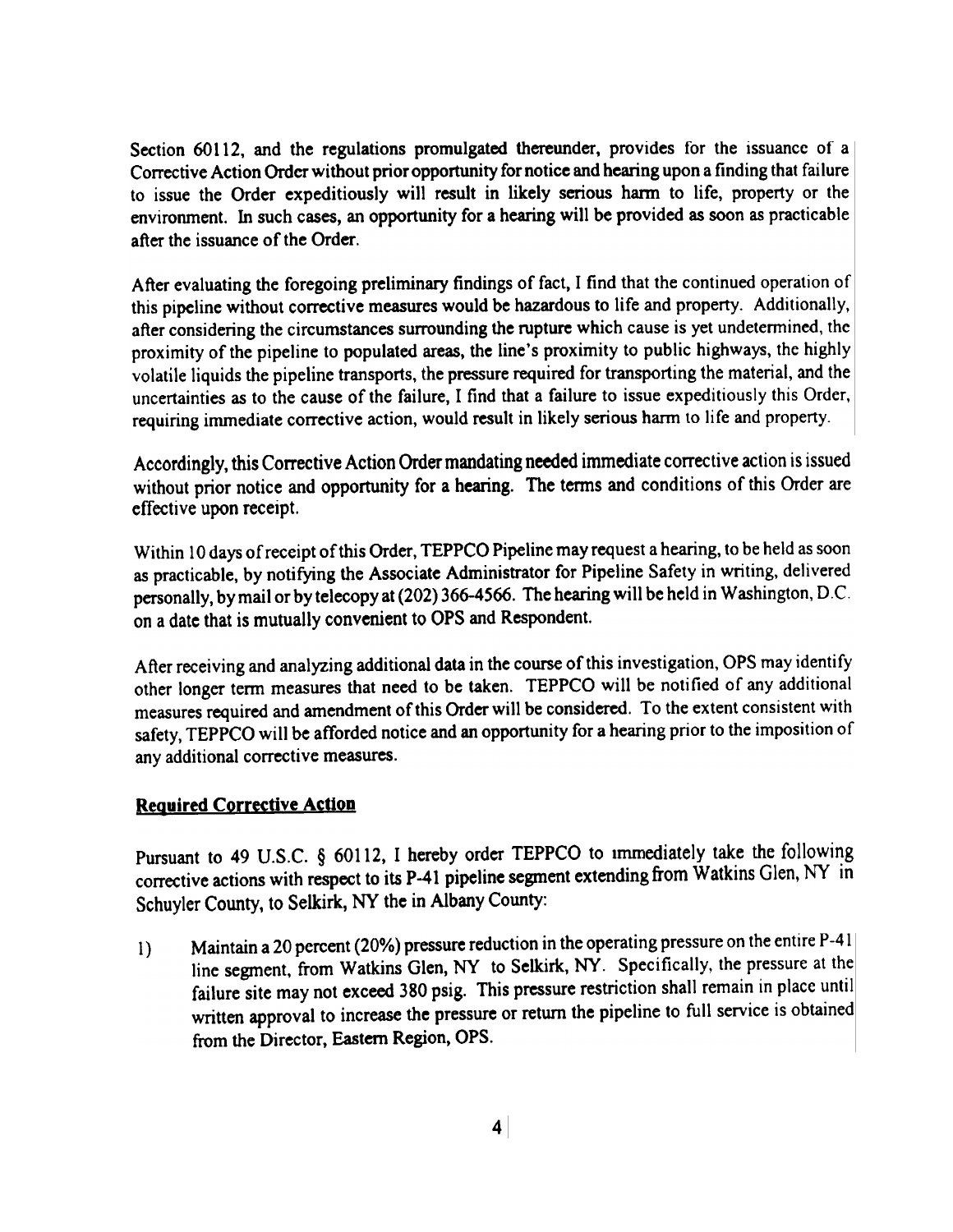- Conduct a detailed metallurgical analysis of the pipe and the valve that failed on January 25,2004 to detennine the cause and contributing factors for the failure. Collect and handle all evidence in accordance with the controlled custody protocol described below. After receiving and analyzing the metallurgical report and soil analysis report, the Director, Eastern Region, OPS may require Respondent to develop other longer term measures.  $2)$ 
	- A) The metallurgical testing laboratory and the testing protocol to be used must be preapproved by the Director, Eastern Region, OPS.
	- All evidence, including soil samples and any foreign materials must be gathered, catalogued, tagged md sealed in the presmce ofOPS or an OPS Representative.  $B)$
	- C) Prior to commencing the testing. provide the Director, Eastern Region, OPS with the scheduled date, time, and location of the testing to allow OPS or an OPS Representative to be present to witness the testing.
	- D) Perform an analysis of the soil and foreign material found at the site to determine if deleterious material is present that contributed to the January  $25$ , 2004 failure.
	- E) Ensure that the laboratory distributes all resulting reports of the failure analysis, draft and final, to OPS, Respondent, and any other recipients simultaneously.
- 3) Make all 2003 in-line inspection data for P-41 line segment available for review by an OPS consultant.
- Conduct a nondestructive examination of all vertical blowdown valves associated with block valves and provide written evaluations of each area where the weldolet meets the 8 inch pipe on the P-41 line segment from Watkins Glen to Selkirk, NY. 4)
- Within thirty (30) days of receipt of this Order, develop and submit a written plan to remediate any defects and anomalies and to address all known or suspected factors identified by the evaluations required in Items 2 through 4 above and submit monthly status reports to the Director, Eastern Region, OPS describing the remedial actions to be taken to prevent future failures of this nature. 5)
- Respondent must request approval from the Director, Eastern Region to remove the pressure restriction set forth in this Corrective Action Order. Respondent must submit information that demonstrates the hazard has been abated and that restoring the P-41 segment to its prefailure operating pressure is justified based on an analysis showing that the pressure increase is safe considering all known defects, anomalies and operating parameters of the pipeline. After written approval from Director, Eastern Region, TEPPCO Pipeline may resume  $6)$ operation at the pre-failure operating pressure.